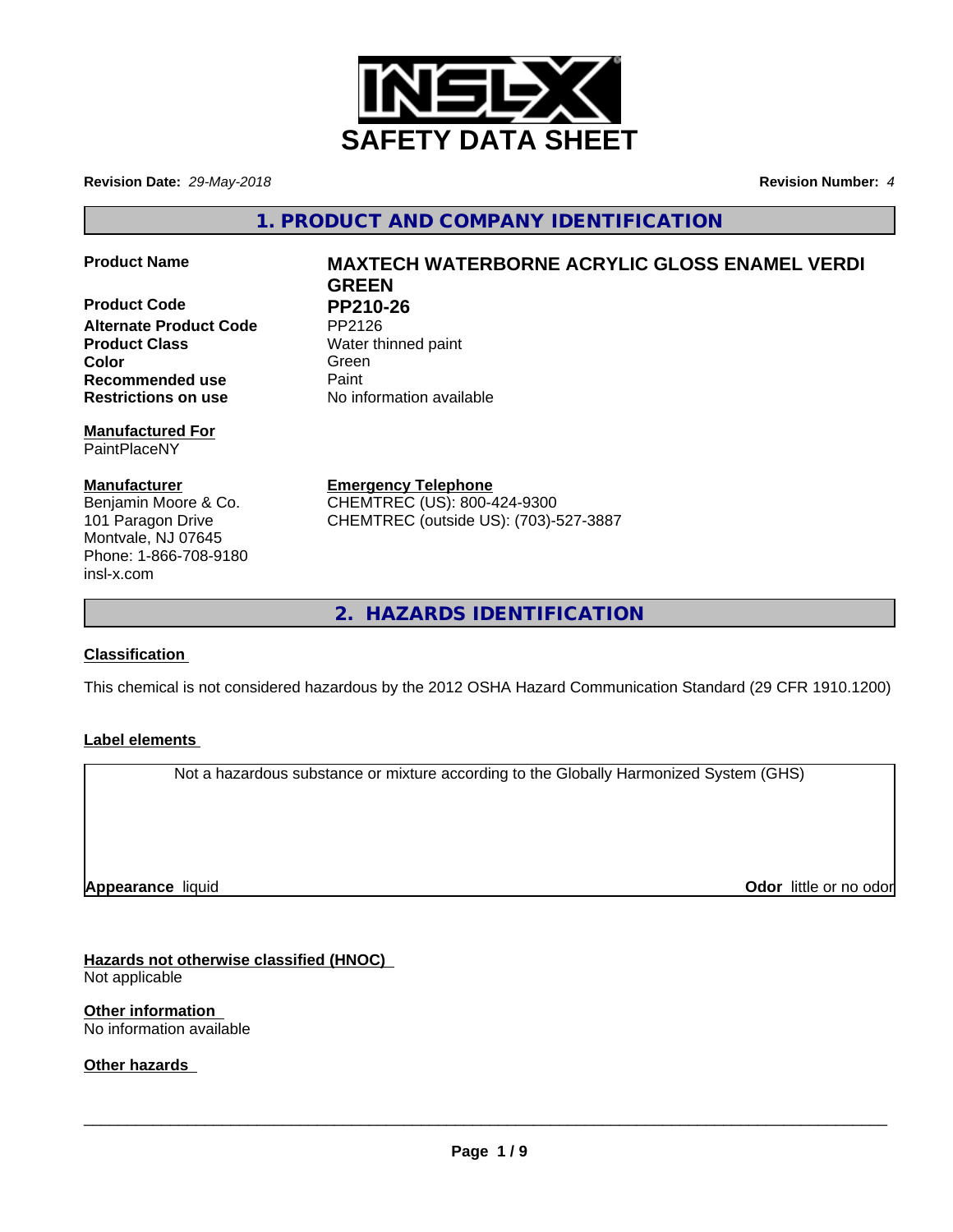**CAUTION:** All floor coatings may become slippery when wet. Where non-skid characteristics are desired, a small amount of clean sand may be added. Stir often during application.

May cause allergic skin reaction

# **3. COMPOSITION INFORMATION ON COMPONENTS**

| <b>Chemical name</b>                      | CAS No.    | Weight-% |
|-------------------------------------------|------------|----------|
| Propanoic acid, 2-methyl-, monoester with | 25265-77-4 |          |
| 2,2,4-trimethyl-1,3-pentanediol           |            |          |
| Kaolin                                    | 1332-58-7  |          |
| Hexanedioic acid, dihydrazide             | 1071-93-8  |          |
| Ammonia                                   | 7664-41-7  | U.5      |

|                                                  | 4. FIRST AID MEASURES                                                                                    |
|--------------------------------------------------|----------------------------------------------------------------------------------------------------------|
| <b>General Advice</b>                            | No hazards which require special first aid measures.                                                     |
| <b>Eye Contact</b>                               | Rinse thoroughly with plenty of water for at least 15 minutes and consult a<br>physician.                |
| <b>Skin Contact</b>                              | Wash off immediately with soap and plenty of water while removing all<br>contaminated clothes and shoes. |
| <b>Inhalation</b>                                | Move to fresh air. If symptoms persist, call a physician.                                                |
| Ingestion                                        | Clean mouth with water and afterwards drink plenty of water. Consult a physician<br>if necessary.        |
| <b>Most Important</b><br><b>Symptoms/Effects</b> | May cause allergic skin reaction.                                                                        |
| <b>Notes To Physician</b>                        | Treat symptomatically.                                                                                   |
|                                                  |                                                                                                          |

# **5. FIRE-FIGHTING MEASURES**

| Use extinguishing measures that are appropriate to local<br>circumstances and the surrounding environment.                                   |
|----------------------------------------------------------------------------------------------------------------------------------------------|
| As in any fire, wear self-contained breathing apparatus<br>pressure-demand, MSHA/NIOSH (approved or equivalent)<br>and full protective gear. |
| Closed containers may rupture if exposed to fire or<br>extreme heat.                                                                         |
| No                                                                                                                                           |
| No.                                                                                                                                          |
| Not applicable                                                                                                                               |
|                                                                                                                                              |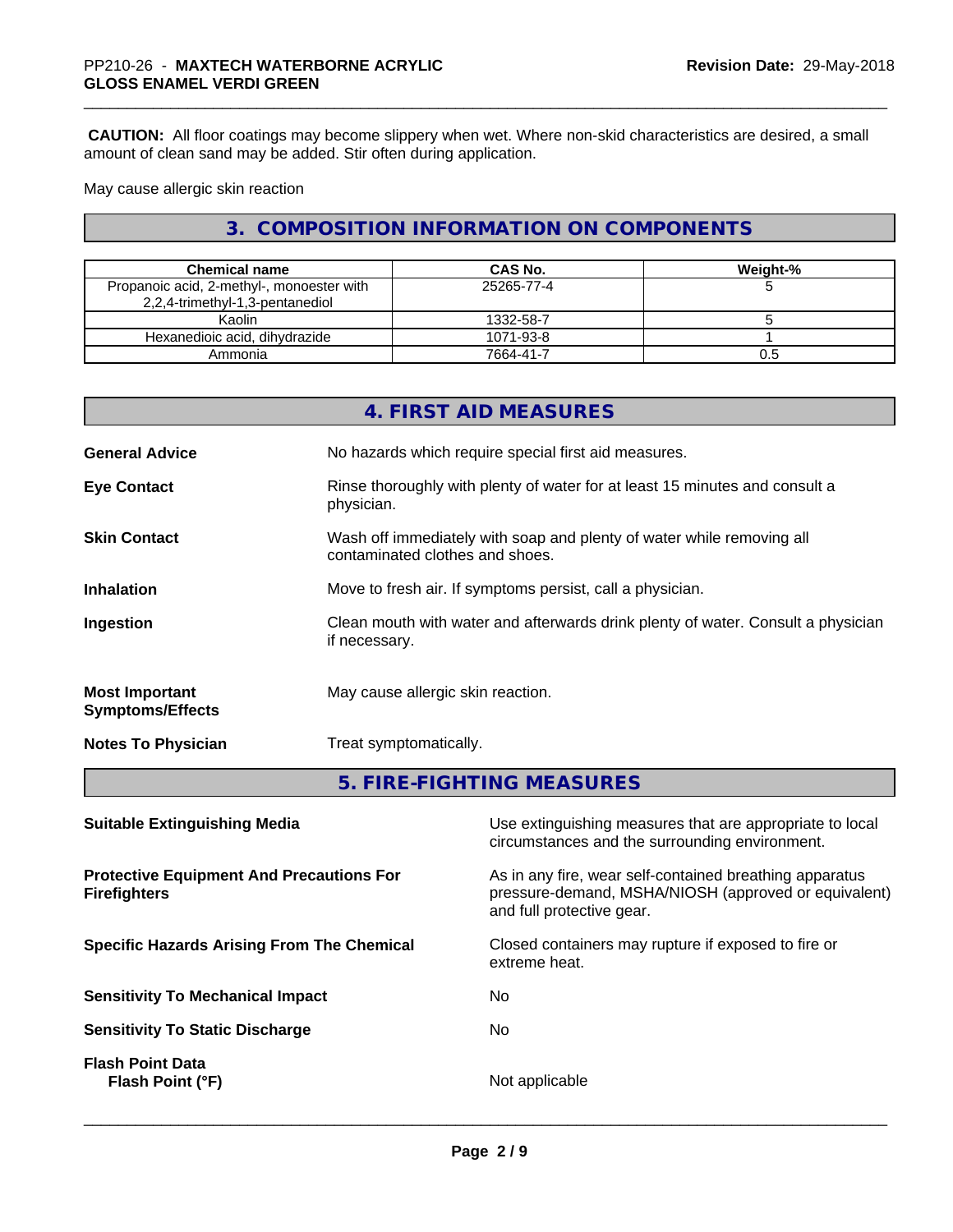| Flash Point (°C)<br>Method                                    |                        | Not applicable<br>Not applicable |                                |
|---------------------------------------------------------------|------------------------|----------------------------------|--------------------------------|
| <b>Flammability Limits In Air</b>                             |                        |                                  |                                |
| Lower flammability limit:<br><b>Upper flammability limit:</b> |                        | Not applicable<br>Not applicable |                                |
| <b>NFPA</b><br><b>Health: 1</b>                               | <b>Flammability: 0</b> | <b>Instability: 0</b>            | <b>Special: Not Applicable</b> |
| <b>NFPA Legend</b><br>0 Not Hozordoug                         |                        |                                  |                                |

- 0 Not Hazardous
- 1 Slightly
- 2 Moderate
- 3 High
- 4 Severe

*The ratings assigned are only suggested ratings, the contractor/employer has ultimate responsibilities for NFPA ratings where this system is used.*

*Additional information regarding the NFPA rating system is available from the National Fire Protection Agency (NFPA) at www.nfpa.org.*

| 6. ACCIDENTAL RELEASE MEASURES   |                                                                                                                                                                                  |  |
|----------------------------------|----------------------------------------------------------------------------------------------------------------------------------------------------------------------------------|--|
| <b>Personal Precautions</b>      | Avoid contact with skin, eyes and clothing. Ensure adequate ventilation.                                                                                                         |  |
| <b>Other Information</b>         | Prevent further leakage or spillage if safe to do so.                                                                                                                            |  |
| <b>Environmental precautions</b> | See Section 12 for additional Ecological Information.                                                                                                                            |  |
| <b>Methods for Cleaning Up</b>   | Soak up with inert absorbent material. Sweep up and shovel into suitable<br>containers for disposal.                                                                             |  |
|                                  | 7. HANDLING AND STORAGE                                                                                                                                                          |  |
| <b>Handling</b>                  | Avoid contact with skin, eyes and clothing. Avoid breathing vapors, spray mists or<br>sanding dust. In case of insufficient ventilation, wear suitable respiratory<br>equipment. |  |
| <b>Storage</b>                   | Keep container tightly closed. Keep out of the reach of children.                                                                                                                |  |
| <b>Incompatible Materials</b>    | No information available                                                                                                                                                         |  |

**8. EXPOSURE CONTROLS/PERSONAL PROTECTION**

#### **Exposure Limits**

| <b>Chemical name</b> | <b>ACGIH TLV</b>         | <b>OSHA PEL</b>           |
|----------------------|--------------------------|---------------------------|
| Kaolin               | $2 \text{ mg/m}^3$ - TWA | 15 mg/m $3$ - TWA         |
|                      |                          | 5 mg/m $3$ - TWA          |
| Ammonia              | 25 ppm - TWA             | 50 ppm - TWA              |
|                      | 35 ppm - STEL            | $35 \text{ mg/m}^3$ - TWA |

### **Legend**

ACGIH - American Conference of Governmental Industrial Hygienists Exposure Limits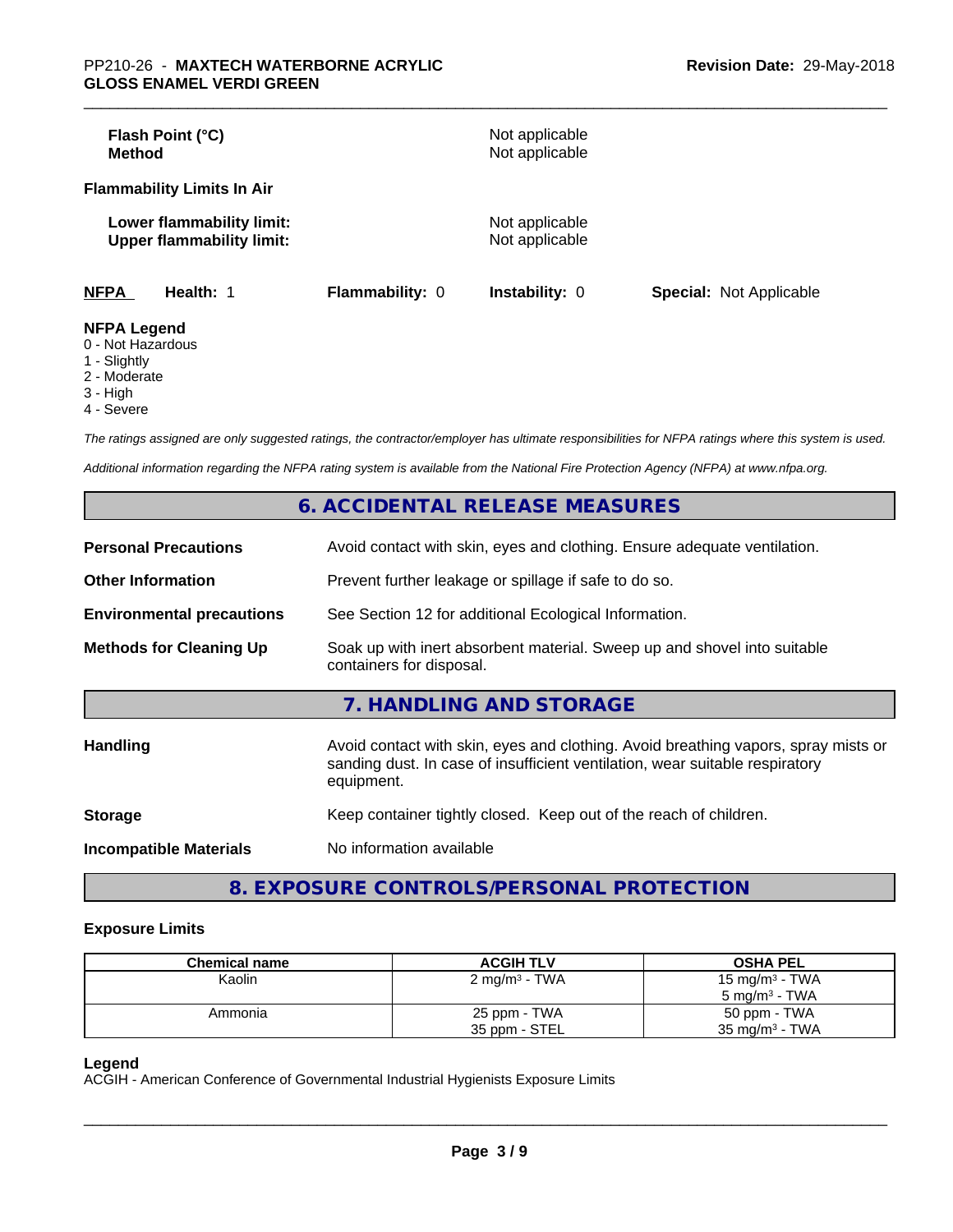OSHA - Occupational Safety & Health Administration Exposure Limits N/E - Not Established

| <b>Engineering Measures</b>          | Ensure adequate ventilation, especially in confined areas.                                                                          |  |
|--------------------------------------|-------------------------------------------------------------------------------------------------------------------------------------|--|
| <b>Personal Protective Equipment</b> |                                                                                                                                     |  |
| <b>Eye/Face Protection</b>           | Safety glasses with side-shields.                                                                                                   |  |
| <b>Skin Protection</b>               | Protective gloves and impervious clothing.                                                                                          |  |
| <b>Respiratory Protection</b>        | In case of insufficient ventilation wear suitable respiratory equipment.                                                            |  |
| <b>Hygiene Measures</b>              | Avoid contact with skin, eyes and clothing. Remove and wash contaminated<br>clothing before re-use. Wash thoroughly after handling. |  |

# **9. PHYSICAL AND CHEMICAL PROPERTIES**

| Appearance                           | liquid                   |
|--------------------------------------|--------------------------|
| Odor                                 | little or no odor        |
| <b>Odor Threshold</b>                | No information available |
| Density (Ibs/gal)                    | $8.75 - 8.85$            |
| <b>Specific Gravity</b>              | $1.04 - 1.06$            |
| pH                                   | No information available |
| <b>Viscosity (cps)</b>               | No information available |
| Solubility(ies)                      | No information available |
| <b>Water solubility</b>              | No information available |
| <b>Evaporation Rate</b>              | No information available |
| Vapor pressure @20 °C (kPa)          | No information available |
| Vapor density                        | No information available |
| Wt. % Solids                         | $30 - 40$                |
| Vol. % Solids                        | $25 - 35$                |
| Wt. % Volatiles                      | $60 - 70$                |
| Vol. % Volatiles                     | $65 - 75$                |
| <b>VOC Regulatory Limit (g/L)</b>    | < 250                    |
| <b>Boiling Point (°F)</b>            | 212                      |
| <b>Boiling Point (°C)</b>            | 100                      |
| <b>Freezing Point (°F)</b>           | 32                       |
| <b>Freezing Point (°C)</b>           | 0                        |
| Flash Point (°F)                     | Not applicable           |
| Flash Point (°C)                     | Not applicable           |
| <b>Method</b>                        | Not applicable           |
| Flammability (solid, gas)            | Not applicable           |
| <b>Upper flammability limit:</b>     | Not applicable           |
| Lower flammability limit:            | Not applicable           |
| <b>Autoignition Temperature (°F)</b> | No information available |
| <b>Autoignition Temperature (°C)</b> | No information available |
| Decomposition Temperature (°F)       | No information available |
| Decomposition Temperature (°C)       | No information available |
| <b>Partition coefficient</b>         | No information available |

# **10. STABILITY AND REACTIVITY**

**Reactivity Not Applicable** Not Applicable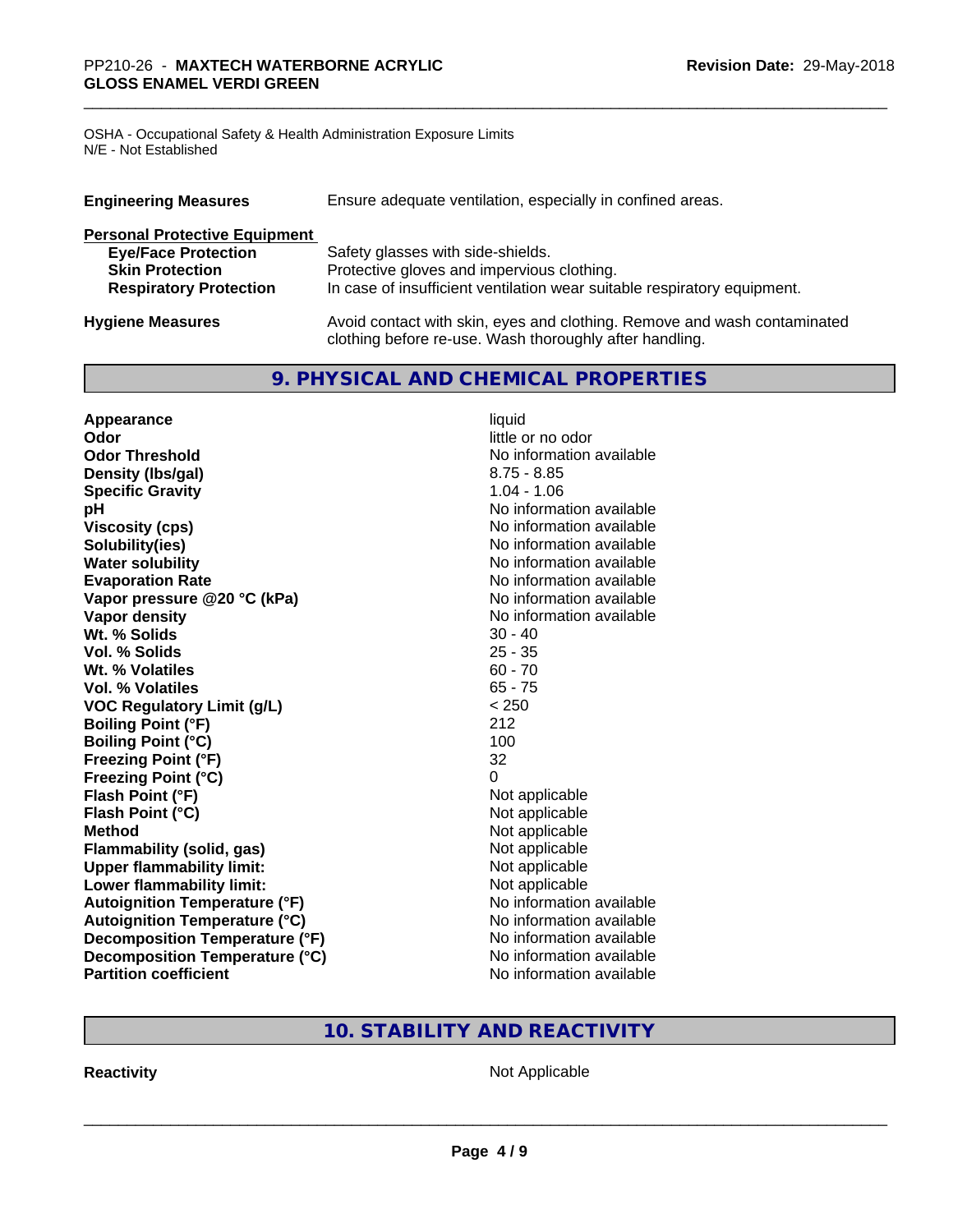| <b>Chemical Stability</b>               | Stable under normal conditions.          |
|-----------------------------------------|------------------------------------------|
| <b>Conditions to avoid</b>              | Prevent from freezing.                   |
| <b>Incompatible Materials</b>           | No materials to be especially mentioned. |
| <b>Hazardous Decomposition Products</b> | None under normal use.                   |
| Possibility of hazardous reactions      | None under normal conditions of use.     |

# **11. TOXICOLOGICAL INFORMATION**

| <b>Product Information</b>               |                                                                                                                               |
|------------------------------------------|-------------------------------------------------------------------------------------------------------------------------------|
| Information on likely routes of exposure |                                                                                                                               |
| <b>Principal Routes of Exposure</b>      | Eye contact, skin contact and inhalation.                                                                                     |
| <b>Acute Toxicity</b>                    |                                                                                                                               |
| <b>Product Information</b>               | No information available                                                                                                      |
|                                          | Symptoms related to the physical, chemical and toxicological characteristics                                                  |
| <b>Symptoms</b>                          | No information available                                                                                                      |
|                                          | Delayed and immediate effects as well as chronic effects from short and long-term exposure                                    |
| Eye contact                              | May cause slight irritation.                                                                                                  |
| <b>Skin contact</b>                      | Substance may cause slight skin irritation. Prolonged or repeated contact may dry                                             |
|                                          | skin and cause irritation.                                                                                                    |
| <b>Inhalation</b>                        | May cause irritation of respiratory tract.<br>Ingestion may cause gastrointestinal irritation, nausea, vomiting and diarrhea. |
| Ingestion<br><b>Sensitization</b>        | May cause an allergic skin reaction                                                                                           |
| <b>Neurological Effects</b>              | No information available.                                                                                                     |
| <b>Mutagenic Effects</b>                 | No information available.                                                                                                     |
| <b>Reproductive Effects</b>              | No information available.                                                                                                     |
| <b>Developmental Effects</b>             | No information available.                                                                                                     |
| <b>Target organ effects</b>              | No information available.                                                                                                     |
| <b>STOT - single exposure</b>            | No information available.                                                                                                     |
| <b>STOT - repeated exposure</b>          | No information available.                                                                                                     |
| Other adverse effects                    | No information available.                                                                                                     |
| <b>Aspiration Hazard</b>                 | No information available                                                                                                      |
| <b>Numerical measures of toxicity</b>    |                                                                                                                               |
|                                          |                                                                                                                               |

**The following values are calculated based on chapter 3.1 of the GHS document**

| <b>ATEmix (oral)</b>          | 67034 mg/kg |
|-------------------------------|-------------|
| <b>ATEmix (dermal)</b>        | 608389      |
| ATEmix (inhalation-dust/mist) | 142.6 ma/L  |

# **Component Information**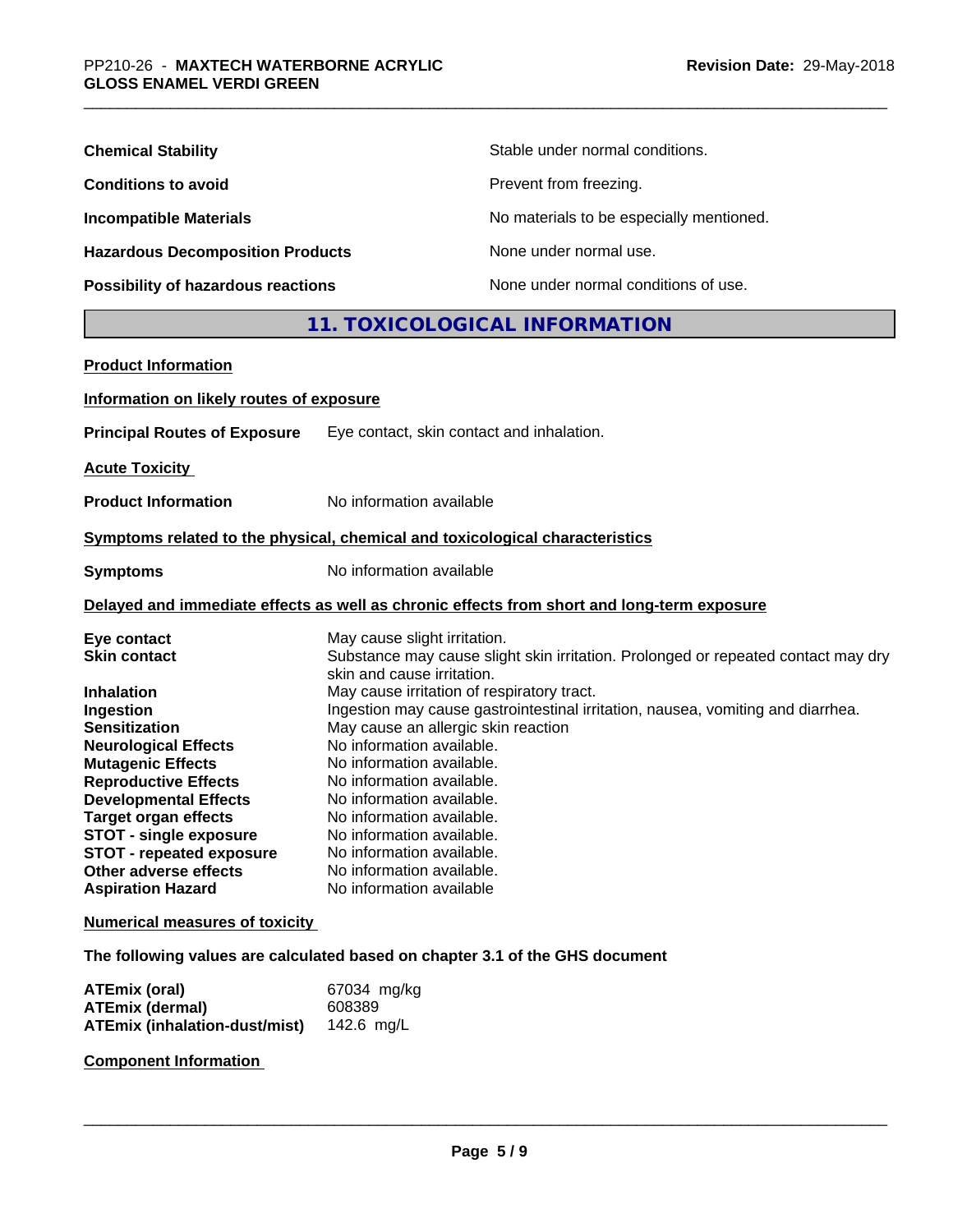Kaolin LD50 Oral: > 5000 mg/kg (Rat) Ammonia LC50 Inhalation (Vapor): 2000 ppm (Rat, 4 hr.)

#### **Carcinogenicity**

*There are no known carcinogenic chemicals in this product above reportable levels.*

**12. ECOLOGICAL INFORMATION**

# **Ecotoxicity Effects**

The environmental impact of this product has not been fully investigated.

### **Product Information**

# **Acute Toxicity to Fish**

No information available

#### **Acute Toxicity to Aquatic Invertebrates**

No information available

#### **Acute Toxicity to Aquatic Plants**

No information available

#### **Persistence / Degradability**

No information available.

#### **Bioaccumulation**

No information available.

#### **Mobility in Environmental Media**

No information available.

#### **Ozone**

No information available

#### **Component Information**

#### **Acute Toxicity to Fish**

No information available

#### **Acute Toxicity to Aquatic Invertebrates**

No information available

#### **Acute Toxicity to Aquatic Plants**

No information available

**13. DISPOSAL CONSIDERATIONS**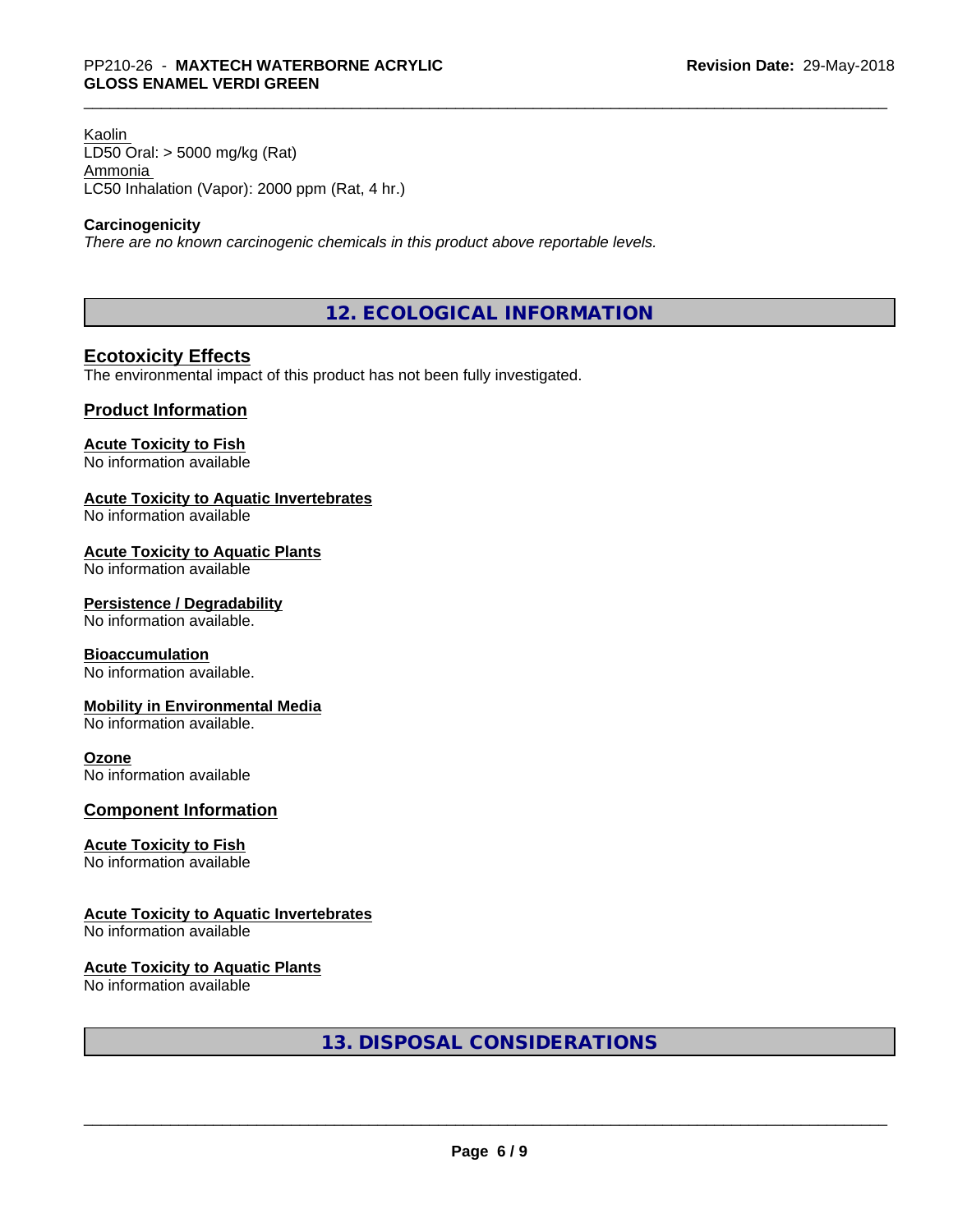| <b>Waste Disposal Method</b> | Dispose of in accordance with federal, state, and local regulations. Local<br>requirements may vary, consult your sanitation department or state-designated<br>environmental protection agency for more disposal options. |
|------------------------------|---------------------------------------------------------------------------------------------------------------------------------------------------------------------------------------------------------------------------|
|                              | <b>14. TRANSPORT INFORMATION</b>                                                                                                                                                                                          |
| <b>DOT</b>                   | Not regulated                                                                                                                                                                                                             |
| <b>ICAO / IATA</b>           | Not regulated                                                                                                                                                                                                             |
| <b>IMDG / IMO</b>            | Not regulated                                                                                                                                                                                                             |
|                              | <b>15. REGULATORY INFORMATION</b>                                                                                                                                                                                         |
|                              |                                                                                                                                                                                                                           |

# **International Inventories**

| <b>TSCA: United States</b> | Yes - All components are listed or exempt. |
|----------------------------|--------------------------------------------|
| <b>DSL: Canada</b>         | No - Not all of the components are listed. |

# **Federal Regulations**

#### **SARA 311/312 hazardous categorization**

| No |
|----|
| Nο |
| No |
| Nο |
| N٥ |
|    |

#### **SARA 313**

Section 313 of Title III of the Superfund Amendments and Reauthorization Act of 1986 (SARA). This product contains a chemical or chemicals which are subject to the reporting requirements of the Act and Title 40 of the Code of Federal Regulations, Part 372:

| <b>Chemical name</b>              | CAS No.  | Weight-% | <b>CERCLA/SARA 313</b>     |
|-----------------------------------|----------|----------|----------------------------|
|                                   |          |          | (de minimis concentration) |
| Diethylene glycol monoethyl ether | 111-90-0 |          |                            |

### **Clean Air Act,Section 112 Hazardous Air Pollutants (HAPs) (see 40 CFR 61)**

This product contains the following HAPs:

*None*

# **US State Regulations**

# **California Proposition 65**

**A** WARNING: Cancer and Reproductive Harm– www.P65warnings.ca.gov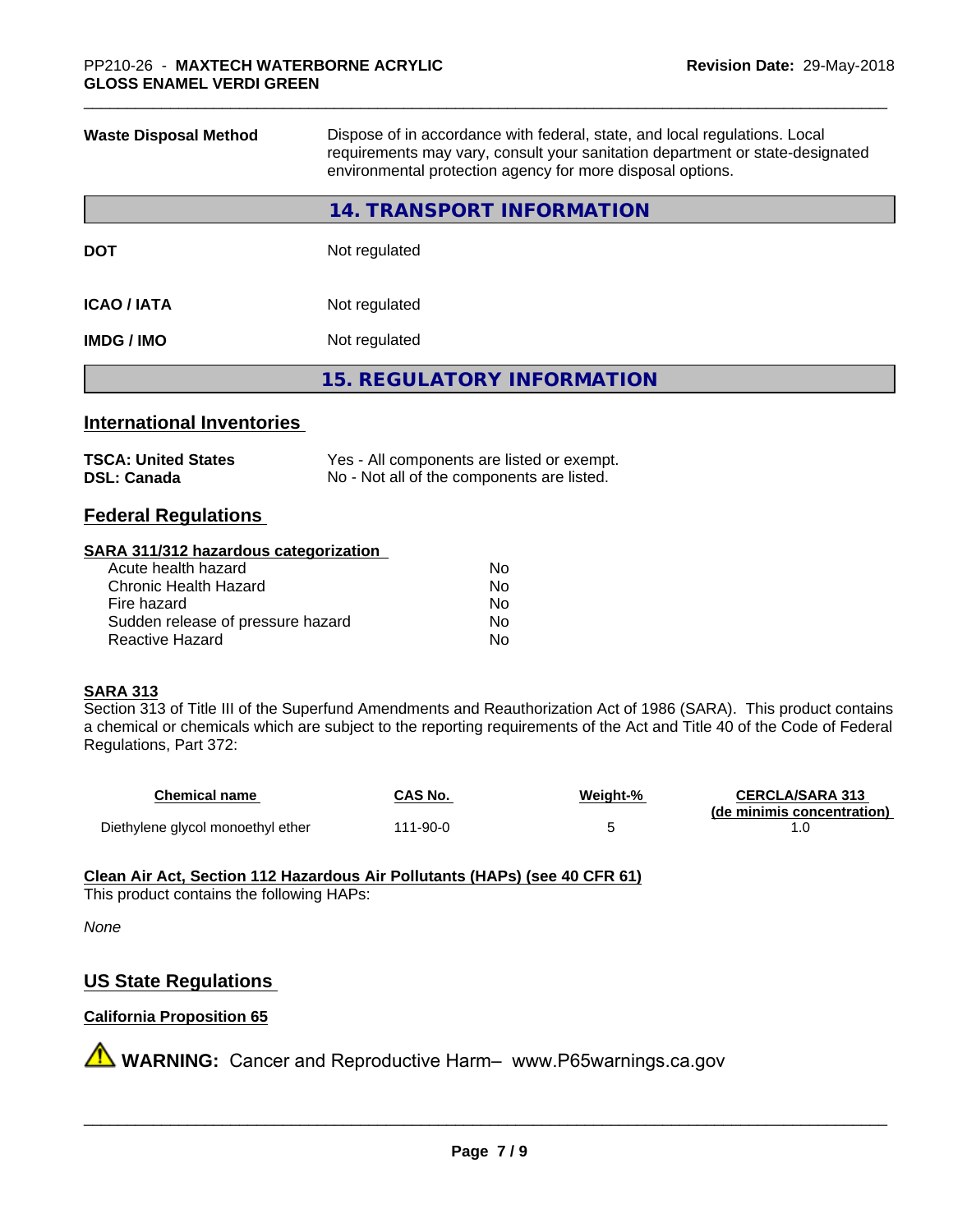## **State Right-to-Know**

| name<br>hAn<br>ліся                                    | hucatto•<br>ма<br>wocus | Jersev<br><b>New</b> | าnsvlvania |
|--------------------------------------------------------|-------------------------|----------------------|------------|
| Kaolin                                                 |                         |                      |            |
| Dieth<br>i monoethvl ether_<br>viene<br>alvcol<br>·חv∵ |                         |                      |            |

#### **Legend**

X - Listed

| <b>16. OTHER INFORMATION</b>                                                                                                                          |                                                    |                                                                            |                      |                                                                                                                                               |
|-------------------------------------------------------------------------------------------------------------------------------------------------------|----------------------------------------------------|----------------------------------------------------------------------------|----------------------|-----------------------------------------------------------------------------------------------------------------------------------------------|
| HMIS -                                                                                                                                                | Health: 1                                          | <b>Flammability: 0</b>                                                     | <b>Reactivity: 0</b> | $PPE: -$                                                                                                                                      |
| <b>HMIS Legend</b><br>0 - Minimal Hazard<br>1 - Slight Hazard<br>2 - Moderate Hazard<br>3 - Serious Hazard<br>4 - Severe Hazard<br>* - Chronic Hazard | present under the actual normal conditions of use. | X - Consult your supervisor or S.O.P. for "Special" handling instructions. |                      | Note: The PPE rating has intentionally been left blank. Choose appropriate PPE that will protect employees from the hazards the material will |

*Caution: HMISÒ ratings are based on a 0-4 rating scale, with 0 representing minimal hazards or risks, and 4 representing significant hazards or risks. Although HMISÒ ratings are not required on MSDSs under 29 CFR 1910.1200, the preparer, has chosen to provide them. HMISÒ ratings are to be used only in conjunction with a fully implemented HMISÒ program by workers who have received appropriate HMISÒ training. HMISÒ is a registered trade and service mark of the NPCA. HMISÒ materials may be purchased exclusively from J. J. Keller (800) 327-6868.*

 **WARNING!** If you scrape, sand, or remove old paint, you may release lead dust. LEAD IS TOXIC. EXPOSURE TO LEAD DUST CAN CAUSE SERIOUS ILLNESS, SUCH AS BRAIN DAMAGE, ESPECIALLY IN CHILDREN. PREGNANT WOMEN SHOULD ALSO AVOID EXPOSURE.Wear a NIOSH approved respirator to control lead exposure. Clean up carefully with a HEPA vacuum and a wet mop. Before you start, find out how to protect yourself and your family by contacting the National Lead Information Hotline at 1-800-424-LEAD or log on to www.epa.gov/lead.

| <b>Prepared By</b>      | <b>Product Stewardship Department</b><br>Benjamin Moore & Co.<br>101 Paragon Drive<br>Montvale, NJ 07645<br>800-225-5554 |
|-------------------------|--------------------------------------------------------------------------------------------------------------------------|
| <b>Revision Date:</b>   | 29-May-2018                                                                                                              |
| <b>Revision Summary</b> | Not available                                                                                                            |

#### Disclaimer

The information contained herein is presented in good faith and believed to be accurate as of the effective date shown above. This information is furnished without warranty of any kind. Employers should use this information only as a **supplement to other information gathered by them and must make independent determination of suitability and** completeness of information from all sources to assure proper use of these materials and the safety and health of employees. Any use of this data and information must be determined by the user to be in accordance with applicable